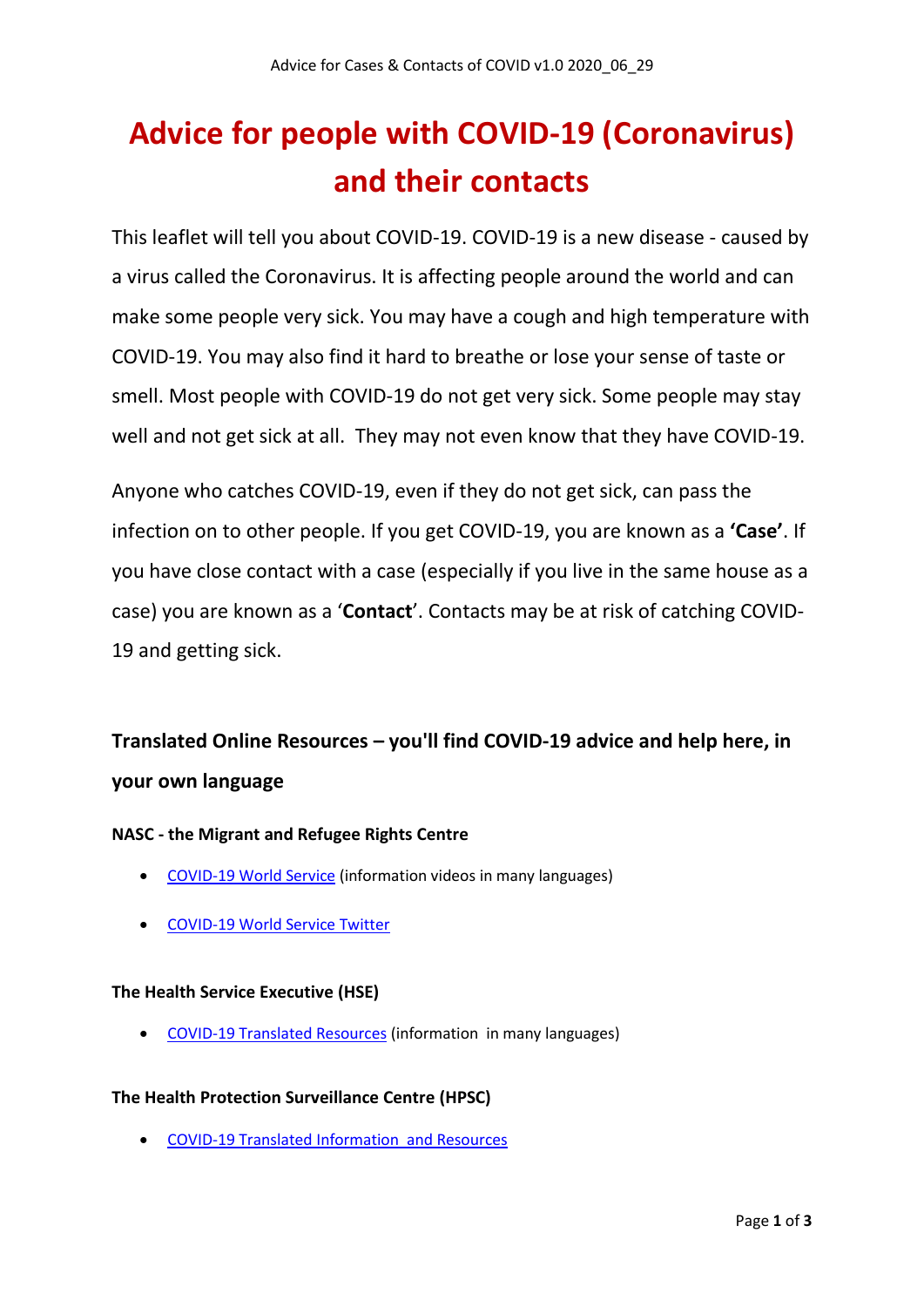## **If you have COVID-19**

- This means your test is **POSITIVE** for COVID-19
- **You must self-isolate for 14 days**, even if you have no symptoms. **This means you must stay at home in a separate room and avoid contact with other people.**
- If you start to feel sick, especially if you find it hard to breathe, phone your doctor immediately.
- If you feel very sick phone the emergency services on 112 or 999.
- Stay in a separate room with a window you can open, if possible.
- Clean your hands with soap and water, or hand gel often.
- If you cough or sneeze, cover your mouth and nose with a tissue, or cough or sneeze into the bend of your elbow.
- Do not share your things with other people.
- Do not have visitors to your home.
- **The HSE is phoning everyone who has a positive test for Coronavirus.**
- **The HSE will explain what you need to do.**
- **The HSE will answer all your questions**.

### **If you are a COVID-19 CONTACT**

- This means you have been in **close contact** with a person who has COVID-19
- **You must stay at home and avoid contact with other people as much as possible, for 14 days after you were last in contact with the person who has COVID-19**.
- We will arrange a test for COVID-19 for you. You must stay at home **even if the test says you do not have COVID-19.** We will be in contact to tell you what to do.
- We will send you a daily text message to remind you to stay at home and to check if you have any symptoms of COVID-19.
- Clean your hands with soap and water, or hand gel often.
- If you cough or sneeze, cover your mouth and nose with a tissue, or cough or sneeze into the bend of your elbow.
- Look out for any of the following symptoms:
	- o A new cough
	- o Shortness of breath
	- o Breathing difficulties
	- o High temperature (38<sup>0</sup>C or over)
	- o Runny nose
	- o Sore throat
	- o Loss of taste
	- o Loss of smell
- If you start to feel sick, go to a room on your own and telephone your doctor immediately.
- If you feel very sick, especially if you find it hard to breathe, call the emergency services on 112 or 999.